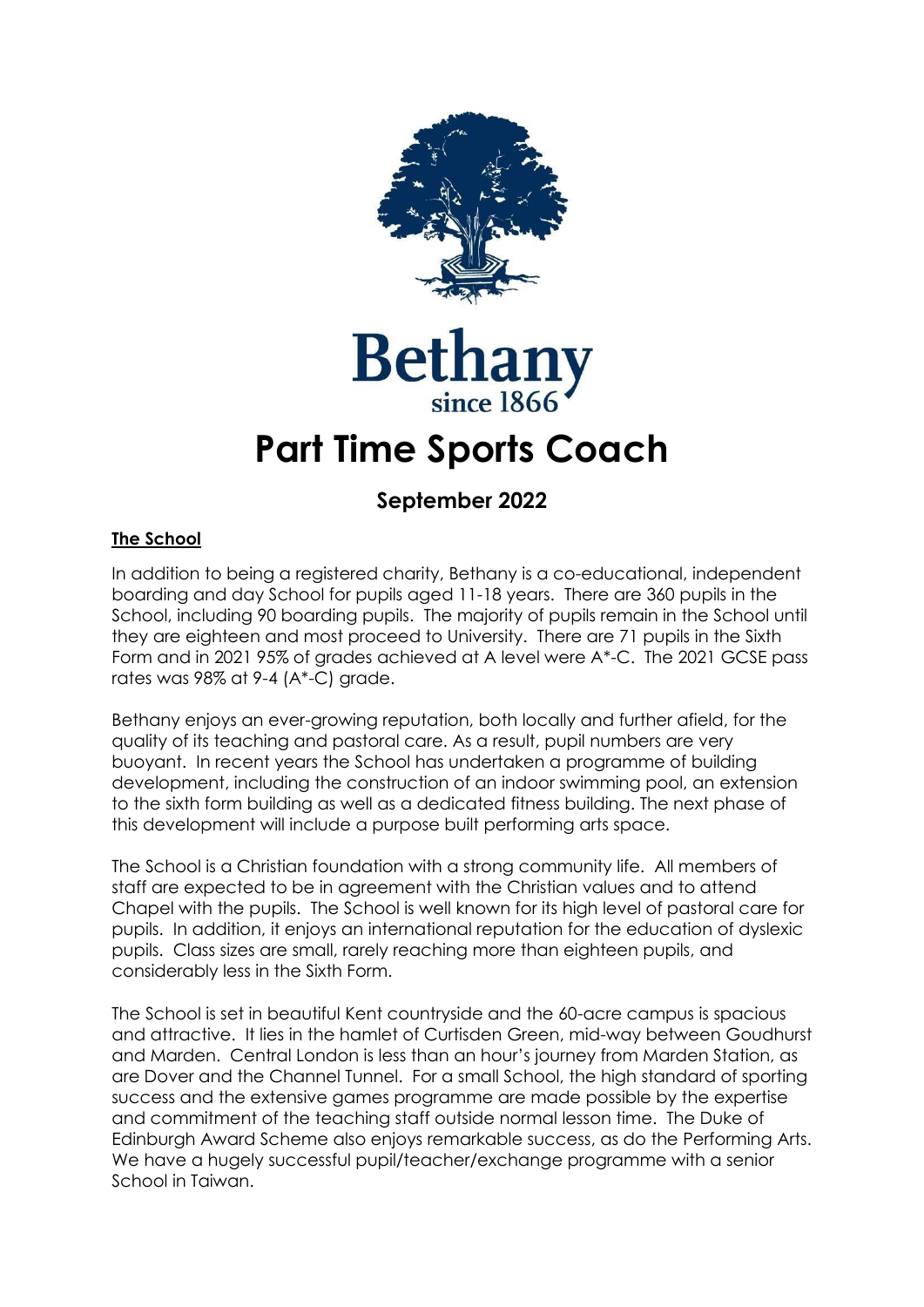The School is forward thinking in all aspects of teaching, learning, and curriculum and has created a 10-year vision, Bethany 2026, for its education provision.

Bethany 2026 is a School, which is:

- Providing an innovative education relevant to the 21st century;
- Encouraging the virtue of learning in young people delivering 21st century learning habits;
- Living our Christian values through excellent pastoral care;
- A flourishing School investing in the future.

Furthermore, the School has a unique philosophy of learning centred on developing excellent learning habits in its pupils in order to instil in them the 'Virtue of Learning'. All teaching staff are encouraged to undertake their own action based research through a teacher-led Professional Learning Community model. In recent years the curriculum has been enhanced further and now includes GCSE Dance, and level 3 courses in Economics and Computing. In addition, all full-time staff are provided with a laptop computer and all pupils from Year 7 have their own laptop. This is complimented by a revised Computing curriculum in Key Stage 3 which includes coding and the opportunity for pupils to develop core computing skills. As a School we make use of Microsoft 365 for supporting teaching and learning and have a number of staff who are Microsoft Innovative Educators. We have used Teams to deliver a highly successful remote learning program during lockdown.

### **Application**

Rate of pay is competitive taking into consideration the successful candidates experience and expertise.

An application form can be obtained from our website under About Bethany or by contacting Human Resources on [recruitment@bethanySchool.org.uk](mailto:recruitment@bethanyschool.org.uk)

The closing date for applications is ongoing as we are looking to for the right person to start September 2022. This post is subject to the receipt of two satisfactory references, completion of a confidential medical questionnaire and an enhanced Disclosure and Barring Service check.

### **Sports Coach Job Description**

We are seeking to appoint a part time permanent sports coach to work alongside our Sports Department, coaching teams and officiating fixtures.

#### **Working hours: (subject to timetable changes)**

| Monday          | $2.45$ pm – 5.00pm |
|-----------------|--------------------|
| Tuesday         | $1.45$ pm – 5.00pm |
| Wednesday       | $1.45$ pm – 5.00pm |
| <b>Thursday</b> | $1.45$ pm – 5.00pm |

Some additional time may be required when on matches with the teams due to travel. This will be claimed for on the timesheet signed by the Director of Sports.